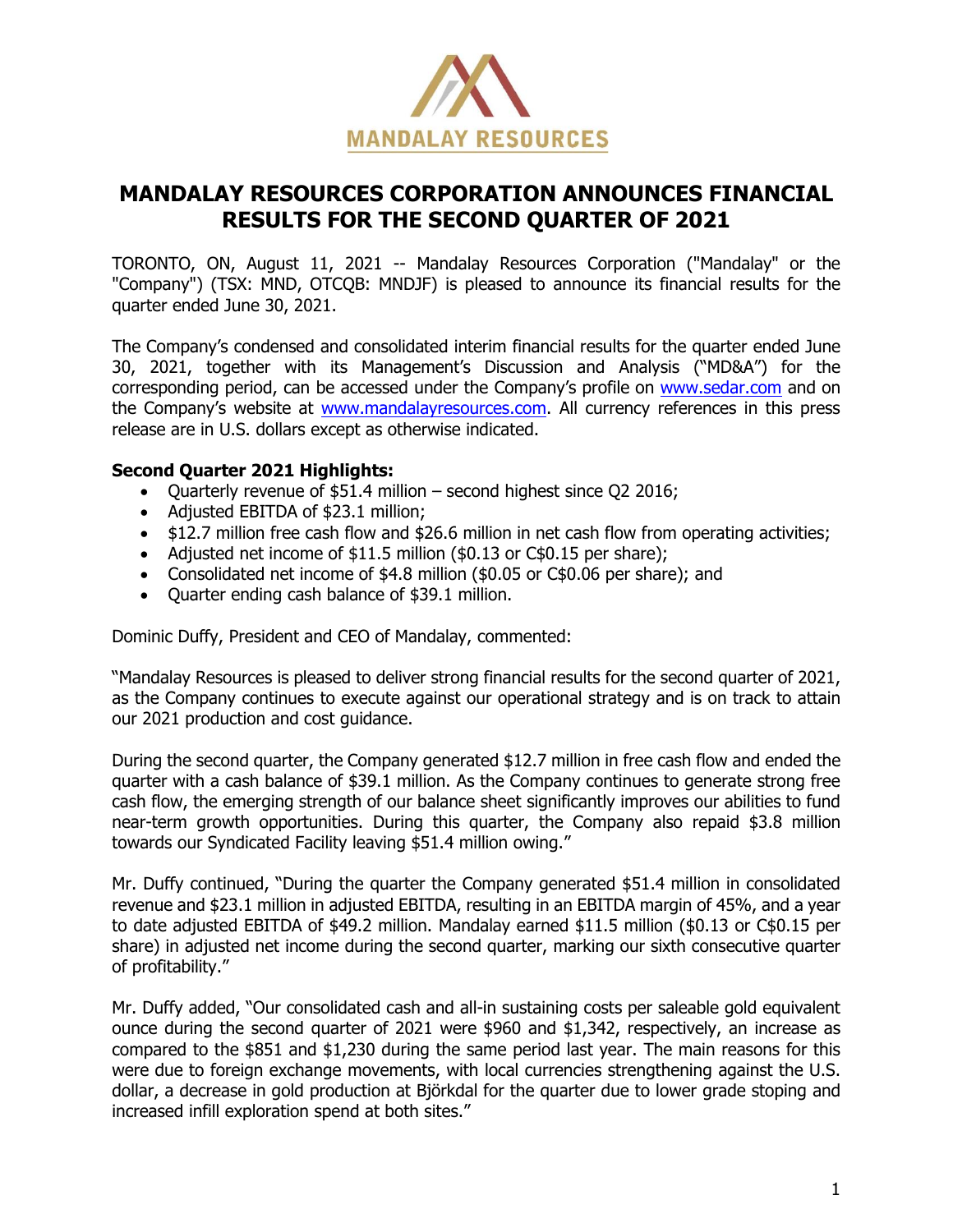Mr. Duffy added, "Costerfield posted \$23.4 million in revenue and \$15.8 million in adjusted EBITDA at a cash cost and all-in sustaining cost of \$652 and \$1,009 per oz gold equivalent produced, respectively.

Exploration so far this year has been a huge success for Mandalay due to the outstanding results at our newly discovered high-grade Shepherd structure, which lies beneath our Youle mine at Costerfield. With \$4.3 million spent on exploration year to date, we expect to exceed our 2021 guidance amount for exploration spending. The additional capital invested aligns with our growth strategy as the Company seeks to deliver further value at Costerfield by extending its life of mine."

Mr. Duffy continued, "Björkdal generated stable production and sales resulting in \$22.5 million and \$6.5 million of revenue and adjusted EBITDA, respectively, during the second quarter of 2021. The underground mined tonnage ramp up continued as we mined approximately 540,000 tonnes during the first half of 2021, an approximate 11% increase as compared to the same period last year. We are on track to achieve our goal of 1.1 million tonnes production from the underground.

Grade performance during this quarter was lower than previous quarters mainly due to the amount of stope production performed in lower grade areas of the mine. This, along with negative exchange rate impacts, resulted in higher cash and all-in sustaining costs of \$1,338 and \$1,766, respectively, for the quarter. We expect to see a decrease to these higher unit costs in the coming quarters as we ramp up production in the lower, higher grade levels of Aurora."

Mr. Duffy concluded, "For the rest of 2021, we expect to improve on this level of operational and financial performance, while building on our successful exploration campaigns. At Costerfield, the program will continue with infill drilling at Shepherd and progressing with deeper drilling at Cuffley, Augusta and Shepherd. At Björkdal, we will be focused on the Main, Central and Lake zones to the north east at depth and extensions of the Aurora zone. At current metal prices and exchange rates the Company is on schedule to be net debt free by year end 2021."

#### **Second Quarter 2021 Financial Summary**

The following table summarizes the Company's financial results for the three months and six months ended June 30, 2021, and 2020:

|                                                        | <b>Three months</b><br>ended<br><b>June 30,</b><br>2021 | <b>Three months</b><br>ended<br><b>June 30,</b><br>2020 | Six months<br>ended<br><b>June 30,</b><br>2021 | Six months<br>ended<br><b>June 30,</b><br>2020 |
|--------------------------------------------------------|---------------------------------------------------------|---------------------------------------------------------|------------------------------------------------|------------------------------------------------|
|                                                        | \$'000                                                  | \$'000                                                  | \$'000                                         | \$'000                                         |
| Revenue                                                | 51,352                                                  | 42,335                                                  | 103,925                                        | 83,901                                         |
| Cost of sales                                          | 27,135                                                  | 19,734                                                  | 52,549                                         | 38,566                                         |
| Adjusted EBITDA <sup>(1)</sup>                         | 23,135                                                  | 21,271                                                  | 49,197                                         | 42,174                                         |
| Income from mine ops before<br>depreciation, depletion | 24,217                                                  | 22,601                                                  | 51,376                                         | 45,335                                         |
| Adjusted net income (1)                                | 11,475                                                  | 7,632                                                   | 17,121                                         | 12,818                                         |
| Consolidated net income (loss)                         | 4,790                                                   | (2, 439)                                                | 30,290                                         | (6,047)                                        |
| Capital expenditure                                    | 13,578                                                  | 10,566                                                  | 25,604                                         | 20,603                                         |
| Total assets                                           | 310,841                                                 | 260,298                                                 | 310,841                                        | 260,298                                        |
| <b>Total liabilities</b>                               | 151,852                                                 | 155,024                                                 | 151,852                                        | 155,024                                        |
| Adjusted net income per share (1)                      | 0.13                                                    | 0.08                                                    | 0.19                                           | 0.14                                           |
| Consolidated net income (loss) per share               | 0.05                                                    | (0.03)                                                  | 0.33                                           | (0.07)                                         |

1. Adjusted EBITDA, adjusted net income (loss) and adjusted net income (loss) per share are non-IFRS measures, defined at the end of this press release "Non-IFRS Measures".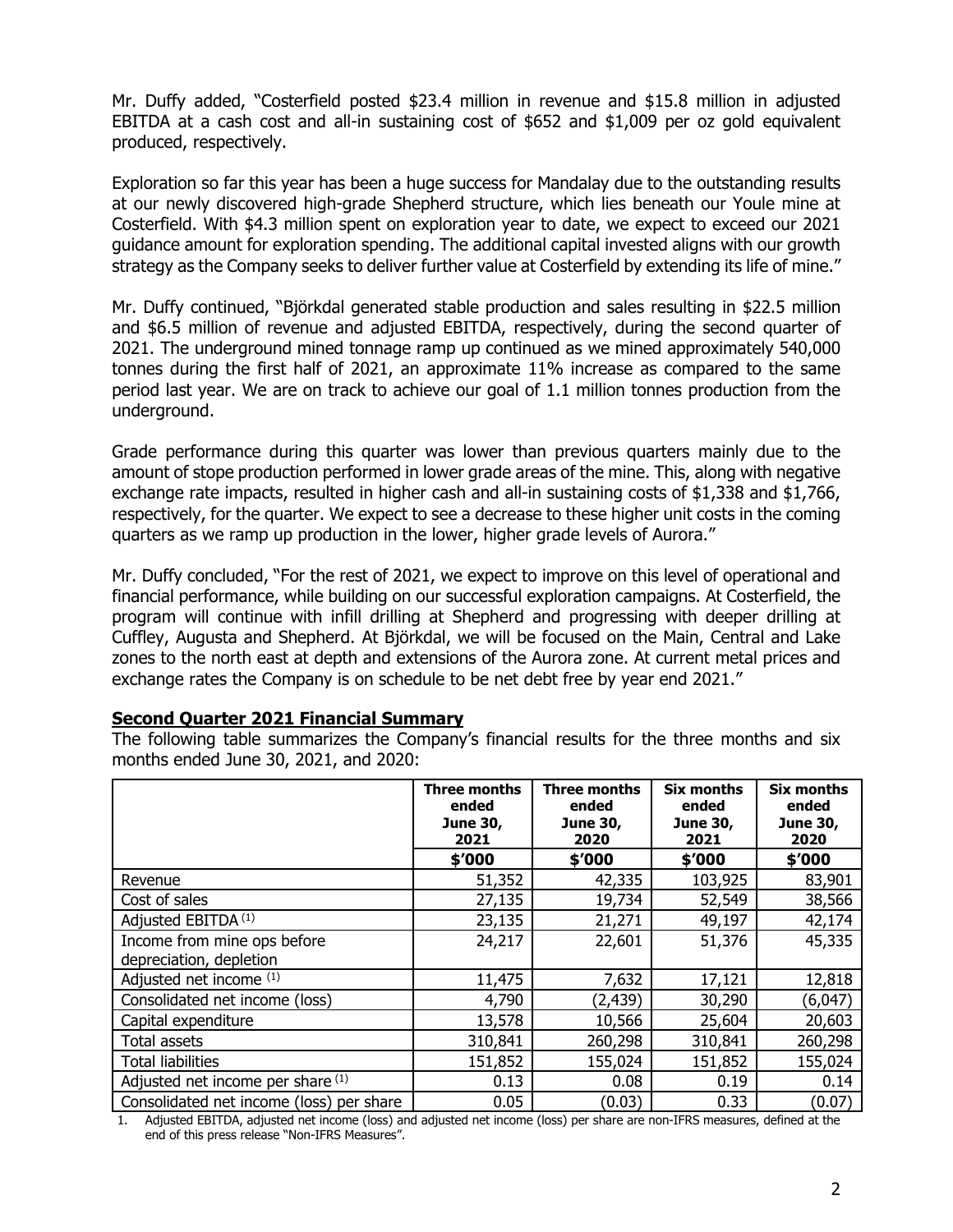In the second quarter of 2021, Mandalay generated consolidated revenue of \$51.4 million, 21% higher than in the second quarter of 2021. This increase is attributable to Mandalay selling 3,199 more gold equivalent ounces combined with higher realized prices in the second quarter of 2021 compared to the second quarter of 2020. The Company's realized gold price in the second quarter of 2021 increased by 5% compared to the second quarter of 2020, and the realized price of antimony increased by 120%.

Consolidated cash cost per ounce of \$960 increased by 13% in the second quarter of 2021 compared to the second quarter of 2020, mainly due to higher costs of production. Cost of sales during the second quarter of 2021 versus the second quarter of 2020 were almost same at Costerfield and \$3.7 million higher at Björkdal. Consolidated general and administrative costs were \$0.2 million lower as compared to the prior year quarter.

Mandalay generated adjusted EBITDA of \$23.1 million in the second quarter of 2021, 9% higher compared to the Company's adjusted EBITDA of \$21.3 million in the year ago quarter. Adjusted net income was \$11.5 million in the second quarter of 2021, which excludes the \$6.3 million fair value loss related to the gold hedges associated with the Syndicated Facility and \$0.4 million fair value loss related to mark to market adjustment, compared to an adjusted net income of \$7.6 million in the second quarter of 2020. Consolidated net income was \$4.8 million for the second quarter of 2021, versus a net loss of \$2.4 million in the second quarter of 2020. Mandalay ended the second quarter of 2021 with \$39.1 million in cash and cash equivalents.

# **Second Quarter 2021 Operational Summary**

The table below summarizes the Company's operations, capital expenditures and operational unit costs for the three months and six months ended June 30, 2021 and 2020:

|                                                                | <b>Three months</b><br>ended<br><b>June 30,</b><br>2021 | <b>Three</b><br>months<br>ended June<br>30, 2020 | <b>Six months</b><br>ended<br><b>June 30,</b><br>2021 | <b>Six months</b><br>ended<br><b>June 30,</b><br>2020 |
|----------------------------------------------------------------|---------------------------------------------------------|--------------------------------------------------|-------------------------------------------------------|-------------------------------------------------------|
|                                                                | \$'000                                                  | \$'000                                           | \$'000                                                | \$′000                                                |
| <b>Costerfield</b>                                             |                                                         |                                                  |                                                       |                                                       |
| Gold produced (oz)                                             | 9,959                                                   | 10,353                                           | 21,041                                                | 20,973                                                |
| Antimony produced (t)                                          | 858                                                     | 946                                              | 1,690                                                 | 2,054                                                 |
| Gold equivalent produced (oz)                                  | 14,818                                                  | 13,502                                           | 30,276                                                | 28,429                                                |
| Cash cost $^{(1)}$ per oz gold eq. produced (\$)               | 652                                                     | 662                                              | 646                                                   | 604                                                   |
| All-in sustaining cost $(1)$ per oz gold eq.<br>produced $(*)$ | 1,009                                                   | 1,025                                            | 972                                                   | 935                                                   |
| Capital development                                            | 3,108                                                   | 3,481                                            | 6,086                                                 | 6,677                                                 |
| Property, plant and equipment purchases                        | 1,029                                                   | 716                                              | 1,930                                                 | 1,497                                                 |
| Capitalized exploration                                        | 1,583                                                   | 1,335                                            | 2,807                                                 | 2,067                                                 |
| <b>Björkdal</b>                                                |                                                         |                                                  |                                                       |                                                       |
| Gold produced (oz)                                             | 10,941                                                  | 11,250                                           | 22,796                                                | 22,000                                                |
| Cash cost $(1)$ per oz gold produced $(\$)$                    | 1,338                                                   | 1,078                                            | 1,259                                                 | 1,065                                                 |
| All-in sustaining cost $(1)$ per oz gold produced (\$)         | 1,766                                                   | 1,352                                            | 1,647                                                 | 1,383                                                 |
| Capital development                                            | 2,727                                                   | 2,268                                            | 5,120                                                 | 4,479                                                 |
| Property, plant and equipment purchases                        | 4,277                                                   | 2,452                                            | 8,122                                                 | 4,779                                                 |
| Capitalized exploration                                        | 601                                                     | 338                                              | 1,058                                                 | 984                                                   |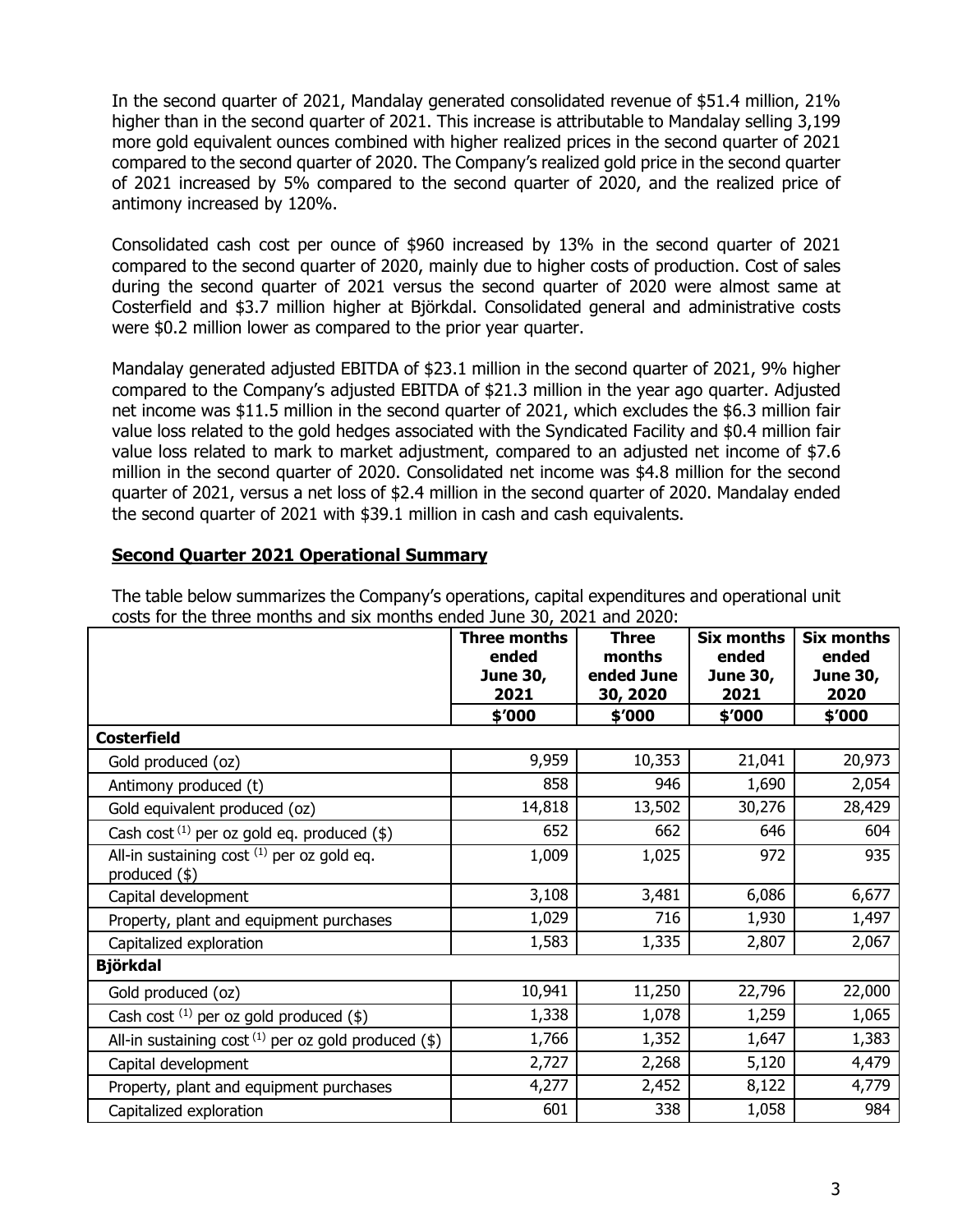| <b>Cerro Bayo</b>                                             |        |        |         |        |
|---------------------------------------------------------------|--------|--------|---------|--------|
| Gold produced (oz)                                            | 1,807  |        | 2,531   |        |
| Silver produced (oz)                                          | 87,062 | ٠      | 130,761 |        |
| Gold equivalent produced (oz)                                 | 3,084  |        | 4,447   |        |
| Cash cost $(1)$ per oz gold eq. produced $(\$)$               | 1,097  | -      | 1,066   |        |
| All-in sustaining cost (1) per oz gold eq.<br>produced $(*)$  | 1,110  |        | 1,075   |        |
| <b>Consolidated</b>                                           |        |        |         |        |
| Gold equivalent produced (oz)                                 | 28,843 | 24,752 | 57,519  | 50,429 |
| Cash cost* per oz gold eq. produced $(*)$                     | 960    | 851    | 922     | 805    |
| All-in sustaining cost (1) per oz gold eq.<br>produced $(\$)$ | 1,342  | 1,230  | 1,284   | 1,244  |
| Capital development                                           | 5,835  | 5,749  | 11,206  | 11,156 |
| Property, plant and equipment purchases                       | 5,306  | 3,168  | 10,052  | 6,276  |
| Capitalized exploration (2)                                   | 2,437  | 1,649  | 4,346   | 3,171  |

1. Cash cost and all-in sustaining cost are non-IFRS measures. See "Non-IFRS Measures" at the end of this press release.

1. Cash cost and all-in sustaining cost are non-IFRS measures. See 1<br>2. Includes capitalized exploration relating to other non-core assets.

#### Costerfield gold-antimony mine, Victoria, Australia

Costerfield produced 9,959 ounces of gold and 858 tonnes of antimony for 14,818 gold equivalent ounces in the second quarter of 2021. Cash and all-in sustaining costs at Costerfield of \$652/oz and \$1,009/oz, respectively, compared to cash and all-in sustaining costs of \$662/oz and \$1,025/oz, respectively, in the second quarter of 2020.

#### Björkdal gold mine, Skellefteå, Sweden

Björkdal produced 10,941 ounces of gold in the second quarter of 2021 with cash and all-in sustaining costs of \$1,338/oz and \$1,766/oz, respectively, compared to cash and all-in sustaining costs of \$1,078/oz and \$1,352/oz, respectively, in the second quarter of 2020.

#### Cerro Bayo silver-gold mine, Patagonia, Chile

In the second quarter of 2021, the Company spent nil on care and maintenance expenses at Cerro Bayo, compared to \$0.5 million in the second quarter of 2020. Cerro Bayo is currently subject to a binding option agreement between the Company and Equus Mining ("Equus") pursuant to which Equus has an option to acquire Cerro Bayo. For further information see the Company's October 8, 2019, press release.

During the second quarter of 2021, Cerro Bayo produced 1,807 ounces of gold and 87,062 ounces of silver for 3,084 gold equivalent ounces in the second quarter of 2021 at a cash cost of \$1,097/oz.

#### Lupin, Nunavut, Canada

Care and maintenance spending at Lupin was less than \$0.1 million during the second quarter of 2021, which was the same as in the second quarter of 2020. Reclamation spending at Lupin was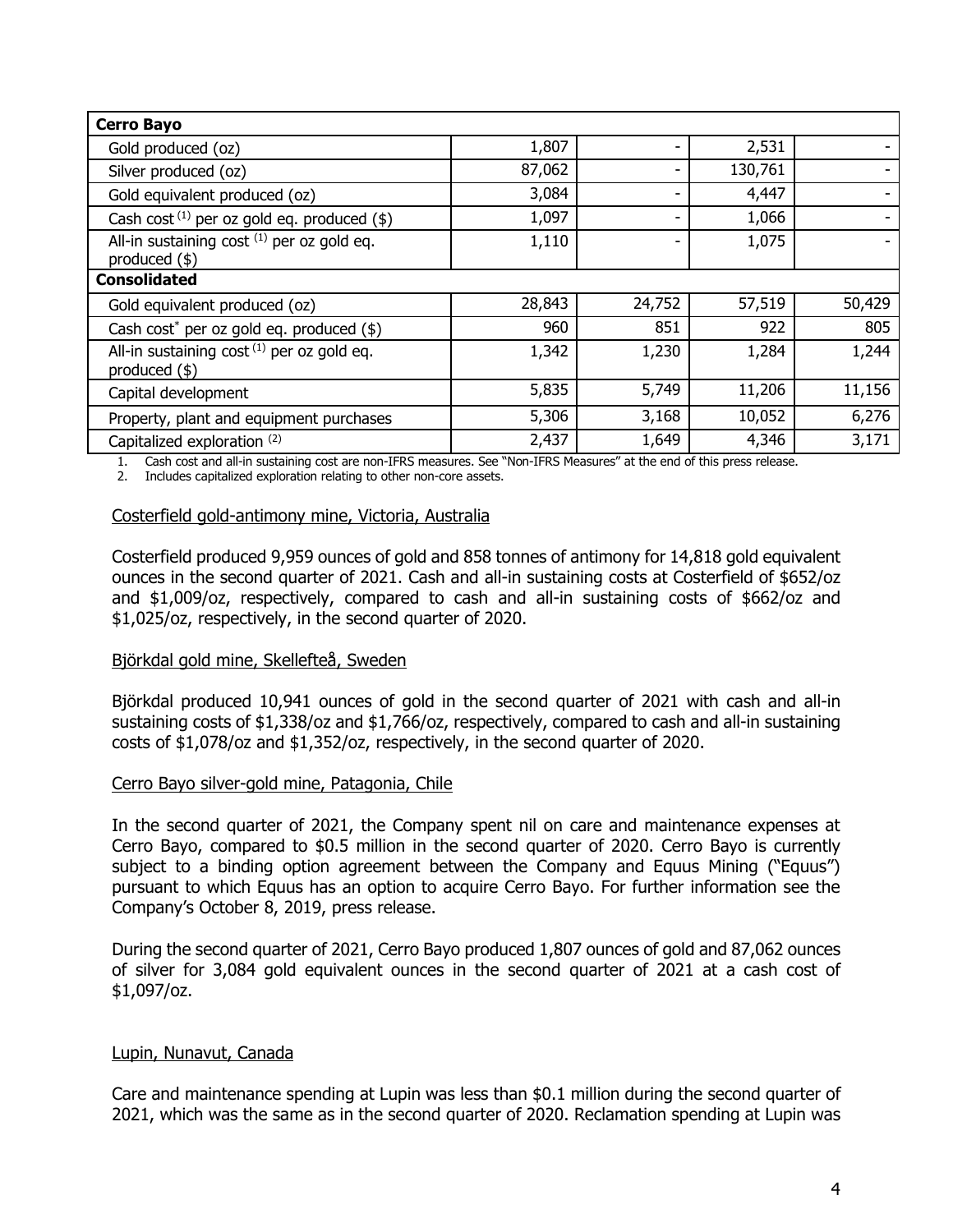\$0.8 million during the second quarter of 2021 compared to \$5.1 million during the second quarter of 2020. The full closure of Lupin will continue in the 2021 season funded by ongoing progressive security reductions held by CIRNA.

#### Challacollo, Chile

On April 19, 2021, Aftermath Silver Ltd. ("Aftermath Silver") paid C\$1.5 million in cash and issued 2,054,794 common shares at fair value of C\$0.73 per share to the Company on May 05, 2021, in satisfaction of a purchase price instalment. As at June 30, 2021, the Company is holding this asset as held for sale. Further information regarding the definitive agreement signed with Aftermath Silver for the sale of Challacollo can be found in the Company's November 12, 2019, press release.

#### La Quebrada, Chile

No work was carried out on the La Quebrada development property during Q2 2021.

#### COVID-19

The coronavirus ("COVID-19") pandemic is present in all countries in which the Company operates, with cases being reported in Canada, Australia, Sweden and Chile. At this time, the Company has activated business continuity practices across all sites. Management will continue to monitor developments across all jurisdictions and will adjust its planning as necessary.

The Company is not able to estimate the duration of the pandemic and potential impact on its business if disruptions or delays in our operations occur or our ability to transfer our products to market. In addition, a severe prolonged economic downturn could result in a variety of risks to the business, including a decreased ability to raise additional capital when needed on acceptable terms, if at all. As the situation continues to evolve, the Company will continue to closely monitor operating conditions in the countries we operate and respond accordingly. More details are included in the press release dated March 20, 2020, and on the Company's website.

# **Conference Call**

Mandalay's management will be hosting a conference call for investors and analysts on August 12, 2021, at 8:00 AM (Toronto time).

Analysts and interested investors are invited to participate using the following dial-in numbers:

| Participant Number (Toll free): | $(877)$ 407-8289 |
|---------------------------------|------------------|
| Participant Number:             | $(201)$ 689-8341 |
| Conference ID:                  | 13722369         |

A replay of the conference call will be available until 11:59 PM (Toronto time), August 26, 2021, and can be accessed using the following dial-in number:

| Encore Toll Free Dial-in Number: | $(877)$ 660-6853 |
|----------------------------------|------------------|
| Encore ID:                       | 13722369         |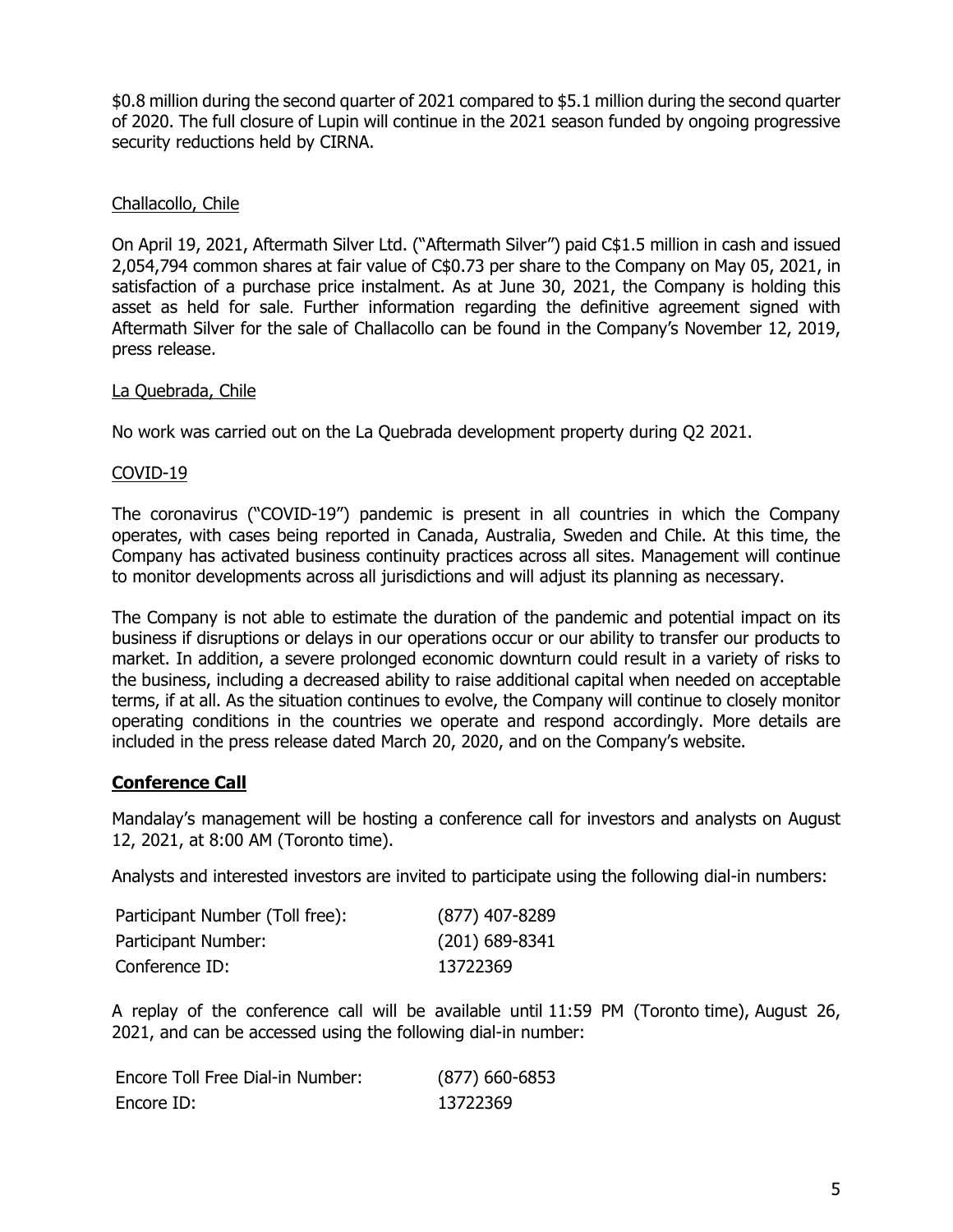# **About Mandalay Resources Corporation:**

Mandalay Resources is a Canadian-based natural resource company with producing assets in Australia (Costerfield gold-antimony mine), Sweden (Björkdal gold mine) and Chile (Cerro Bayo gold-silver mine). The Company is focused on growing its production and reducing costs to generate significant positive cashflow.

Mandalay's mission is to create shareholder value through the profitable operation of both its Costerfield and Björkdal mines. Currently, the Company's main objective is to continue mining the high-grade Youle vein at Costerfield, which continues to supply high-grade ore, and to extend Youle's Mineral Reserves at depth and to the south, as well as continuing the regional exploration program. At Björkdal, the Company will aim to increase production from the Aurora zone and other higher-grade areas in the coming years, in order to maximize profit margins from the mine and continue exploration in near mine and regional.

# **Forward-Looking Statements**

This news release contains "forward-looking statements" within the meaning of applicable securities laws, including statements regarding the Company's anticipated performance in 2021. Readers are cautioned not to place undue reliance on forward-looking statements. Actual results and developments may differ materially from those contemplated by these statements depending on, among other things, changes in commodity prices and general market and economic conditions. The factors identified above are not intended to represent a complete list of the factors that could affect Mandalay. A description of additional risks that could result in actual results and developments differing from those contemplated by forward-looking statements in this news release can be found under the heading "Risk Factors" in Mandalay's annual information form dated March 31, 2021, a copy of which is available under Mandalay's profile at www.sedar.com. In addition, there can be no assurance that any inferred resources that are discovered as a result of additional drilling will ever be upgraded to proven or probable reserves. Although Mandalay has attempted to identify important factors that could cause actual actions, events or results to differ materially from those described in forward-looking statements, there may be other factors that cause actions, events or results not to be as anticipated, estimated or intended. There can be no assurance that forward-looking statements will prove to be accurate, as actual results and future events could differ materially from those anticipated in such statements. Accordingly, readers should not place undue reliance on forward-looking statements.

# **Non-IFRS Measures**

This news release may contain references to adjusted EBITDA, adjusted net income, free cash flow, cash cost per saleable ounce of gold equivalent produced and all-in sustaining cost all of which are non-IFRS measures and do not have standardized meanings under IFRS. Therefore, these measures may not be comparable to similar measures presented by other issuers.

Management uses adjusted EBITDA and free cash flow as measures of operating performance to assist in assessing the Company's ability to generate liquidity through operating cash flow to fund future working capital needs and to fund future capital expenditures, as well as to assist in comparing financial performance from period to period on a consistent basis. Management uses adjusted net income in order to facilitate an understanding of the Company's financial performance prior to the impact of non-recurring or special items. The Company believes that these measures are used by and are useful to investors and other users of the Company's financial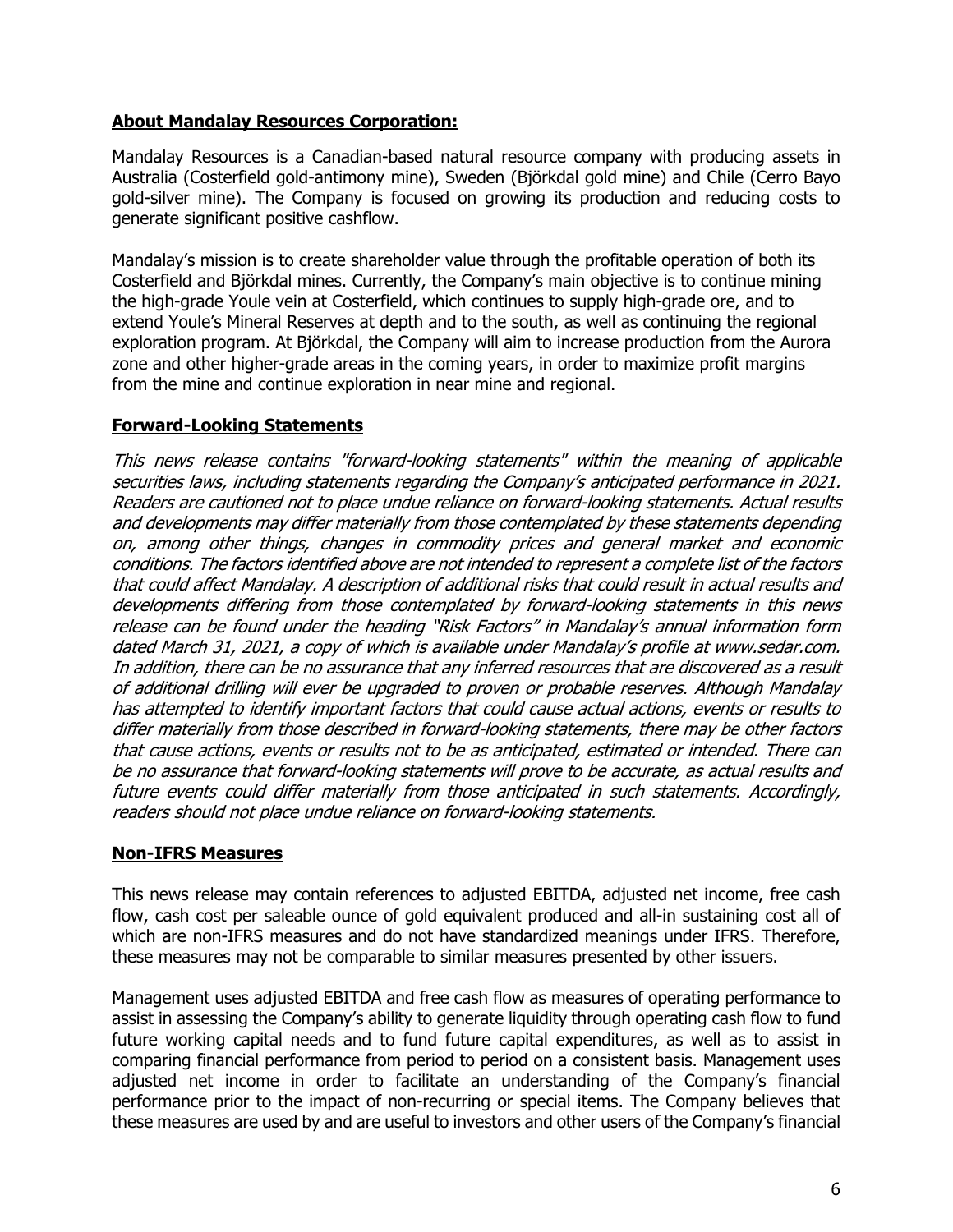statements in evaluating the Company's operating and cash performance because they allow for analysis of its financial results without regard to special, non-cash and other non-core items, which can vary substantially from company to company and over different periods.

The Company defines adjusted EBITDA as income from mine operations, net of administration costs, and before interest, taxes, non-cash charges/(income), intercompany charges and finance costs. The Company defines adjusted net income as net income before special items. Special items are items of income and expense that are presented separately due to their nature and, in some cases, expected infrequency of the events giving rise to them. A reconciliation between adjusted EBITDA and adjusted net income, on the one hand, and consolidated net income, on the other hand, is included in the MD&A.

The Company defines free cash flow as a measure of the Corporation's ability to generate and manage liquidity. It is calculated starting with the net cash flows from operating activities (as per IFRS) and then subtracting capital expenditures and lease payments. Refer to Section 1.2 of MD&A for a reconciliation between free cash flow and net cash flows from operating activities.

For Costerfield, saleable equivalent gold ounces produced is calculated by adding to saleable gold ounces produced, the saleable antimony tonnes produced times the average antimony price in the period divided by the average gold price in the period. The total cash operating cost associated with the production of these saleable equivalent ounces produced in the period is then divided by the saleable equivalent gold ounces produced to yield the cash cost per saleable equivalent ounce produced. The cash cost excludes royalty expenses. Site all-in sustaining costs include total cash operating costs, sustaining mining capital, royalty expense, accretion and depletion. Sustaining capital reflects the capital required to maintain each site's current level of operations. The site's all-in sustaining cost per ounce of saleable gold equivalent in a period equals the all-in sustaining cost divided by the saleable equivalent gold ounces produced in the period.

For Cerro Bayo, saleable equivalent gold ounces produced is calculated by adding to saleable gold ounces produced, the saleable silver ounces produced times the average silver price in the period divided by the average gold price in the period. The total cash operating cost associated with the production of these saleable equivalent ounces produced in the period is then divided by the saleable equivalent gold ounces produced to yield the cash cost per saleable equivalent ounce produced. The cash cost excludes royalty expenses. Site all-in sustaining costs include total cash operating costs, sustaining mining capital, royalty expense, accretion and depletion. Sustaining capital reflects the capital required to maintain each site's current level of operations. The site's all-in sustaining cost per ounce of saleable gold equivalent in a period equals the all-in sustaining cost divided by the saleable equivalent gold ounces produced in the period.

For Björkdal, the total cash operating cost associated with the production of saleable gold ounces produced in the period is then divided by the saleable gold ounces produced to yield the cash cost per saleable gold ounce produced. The cash cost excludes royalty expenses. Site all-in costs include total cash operating costs, royalty expense, accretion, depletion, depreciation and amortization. Site all-in sustaining costs include total cash operating costs, sustaining mining capital, royalty expense, accretion and depletion. Sustaining capital reflects the capital required to maintain each site's current level of operations. The site's all-in sustaining cost per ounce of saleable gold equivalent in a period equals the all-in sustaining cost divided by the saleable equivalent gold ounces produced in the period.